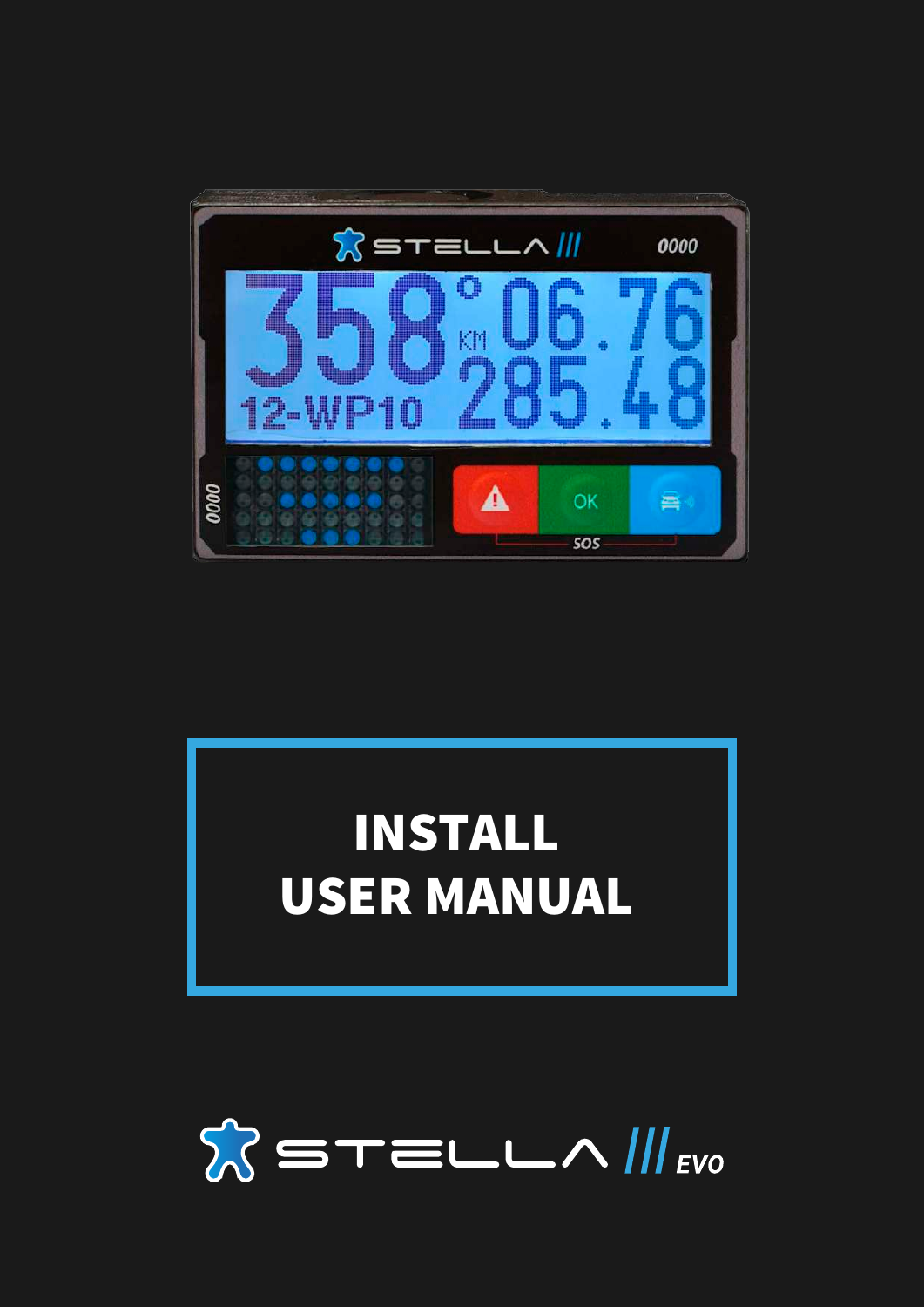## **KIT COMPONENTS**



- 1. Iridium Antenna
- 2. Power Cord
- 3. RF Cord
- 4. RF Antenna
- 5. Base/Mount
- 6. GPS Antenna
- 7. Adhesive
- 8. Straps
- 9. User Manual

## **IMPORTANT**

For the functional tests and verification, all vehicles must have gone through the installation of the mount, power cord, and antennas.



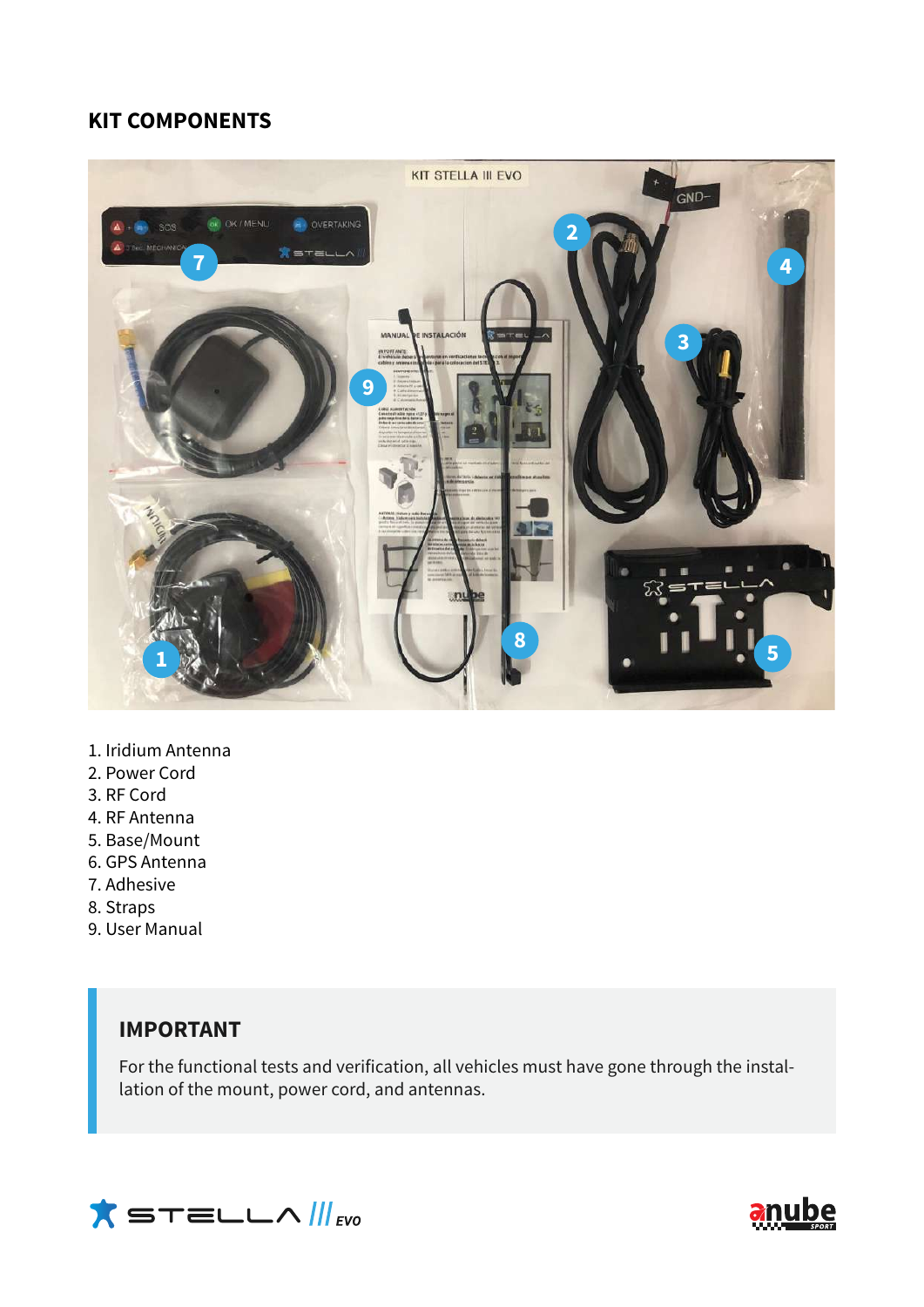## **1. POWER CORD**

• Connect the red wire to the positive end of the battery 12V(+), and the grey wire to the negative end (GRD). The power cord must be connected directly to the battery (without interruptions and without contact in the power supply).

• A 3A fuse (not included) should be connected to the red wire.

• Take the cord to the location in which the STELLA III EVO is to be installed. All other wires must be insulated, they cannot touch.



## **2. BASE/MOUNT**

• Motorcycles and ATV: The mount can be attached to the handle bar or to a metal plaque close to the navigation system.

• Cars and UTV: The mount can be attached to the panel, or to the roll cage bars. STELLA III EVO buttons must be visible and accessible to the participant (pilot/navigator) even when they are sitting and with the seatbelts buckled.



#### **IMPORTANT**

Leave the cords (antenna and battery) in place with at least 10 cm to spare for easy handling.

At least 5 cm of space behind the mount (bottom right corner) to allow space for power cord/connections.



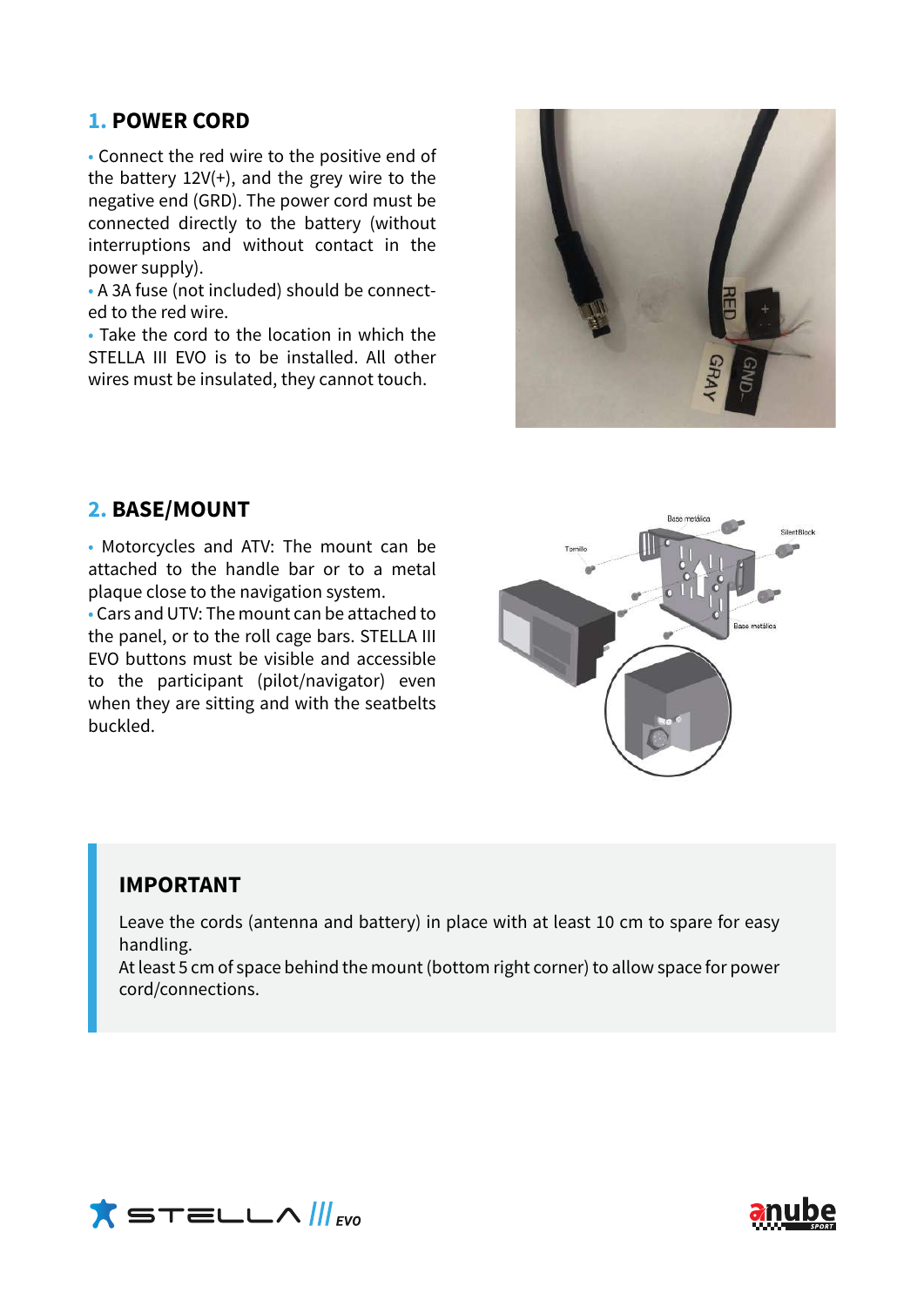## **3. GPS ANTENNA**

The GPS antenna must be installed horizontally and without obstructions toward the sky. In cars and UTV, It can be mounted on the roof, the hood, or the dashboard. In motorcycles and ATV, attach to the mudguard. For additional firmness, it is recommended to cover it with adhesive tape (non metallic when mounting it to a metallic surface) and pull-up (when attached to soft or plastic parts).



## **4. ANTENNA IRIDIUM**

The Iridium antenna must be installed horizontally and without obstructions toward the sky. In cars and UTV, It can be mounted on the roof, the hood, or the dashboard. In motorcycles and ATV, attach to the mudguard. For additional firmness, it is recommended to cover it with adhesive tape (non metallic when mounting it to a metallic surface) and pull-up (when attached to soft or plastic parts).



#### **5. RF ANTENNA**

The radio-frequency antenna must be installed vertically to the roll cage bars (cars and UTV) and the forks (motorcycles and ATV). It is mandatory to use separators (included in the kit) to avoid contact with metallic parts and the carbon fibre that surrounds it.

Once the antennas are mounted, take the SMA connection cords to the base/mount where the STELLA III FVO will be installed





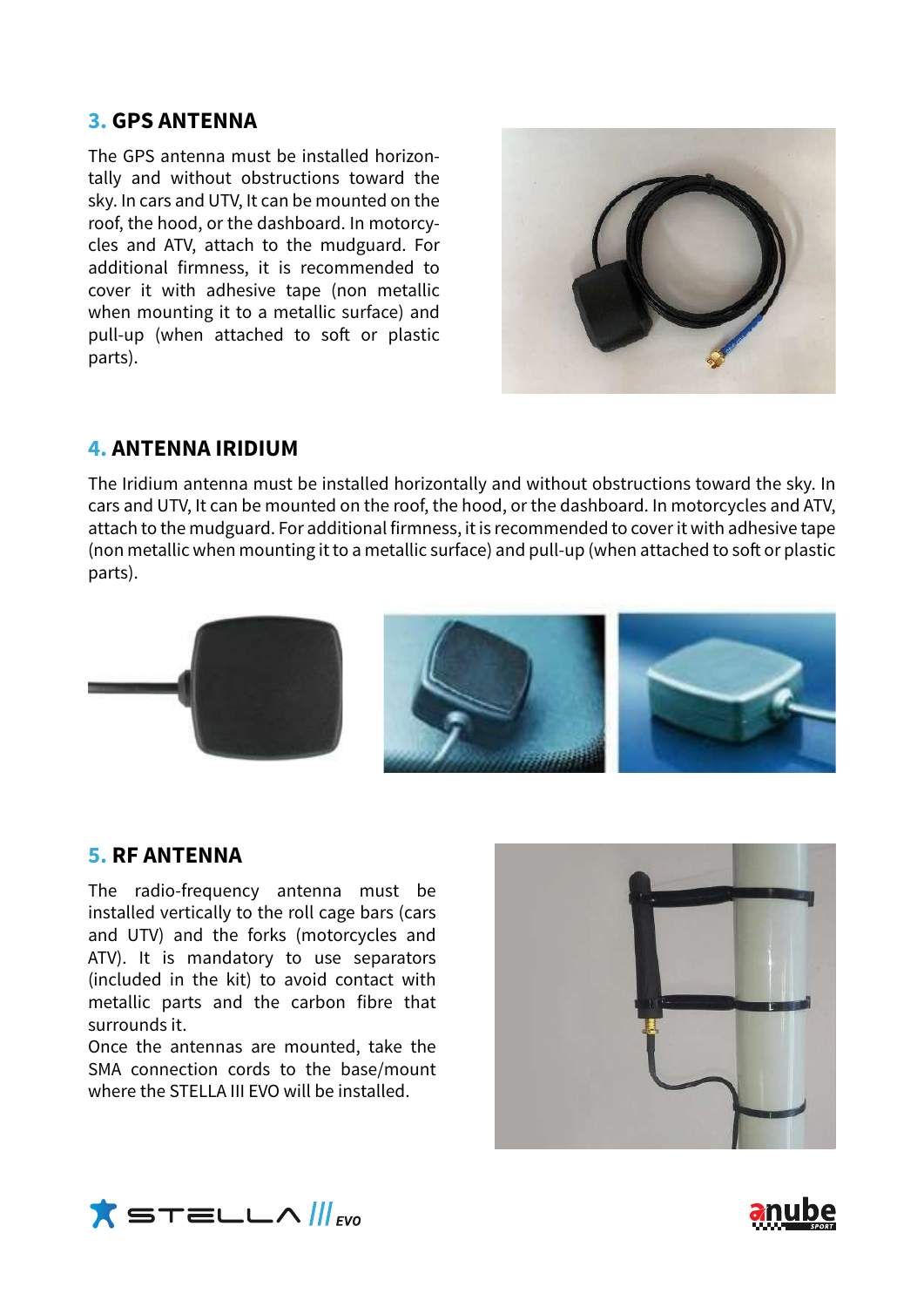## **INSTALLATION EXAMPLES**





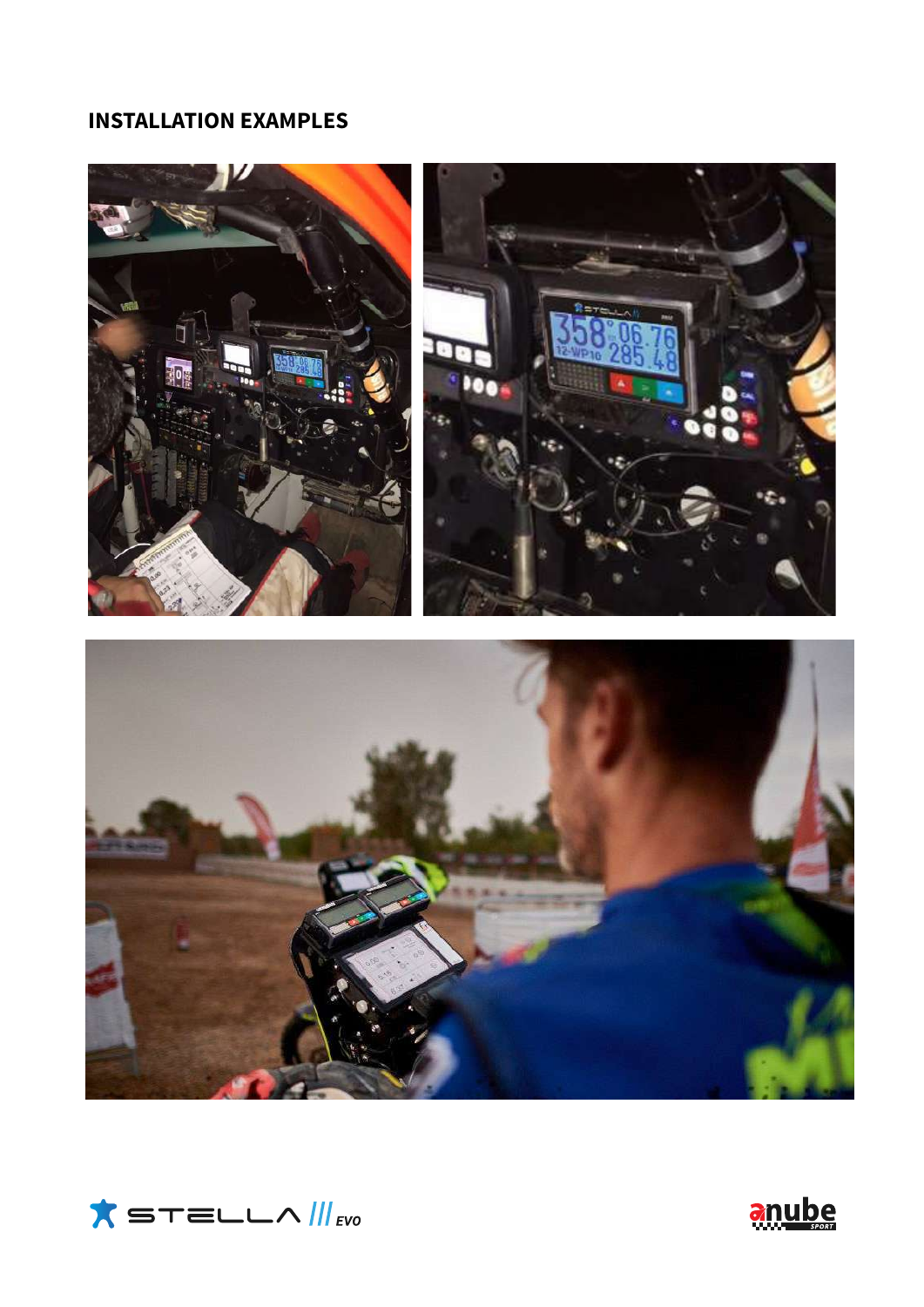

**WRONG WAY**